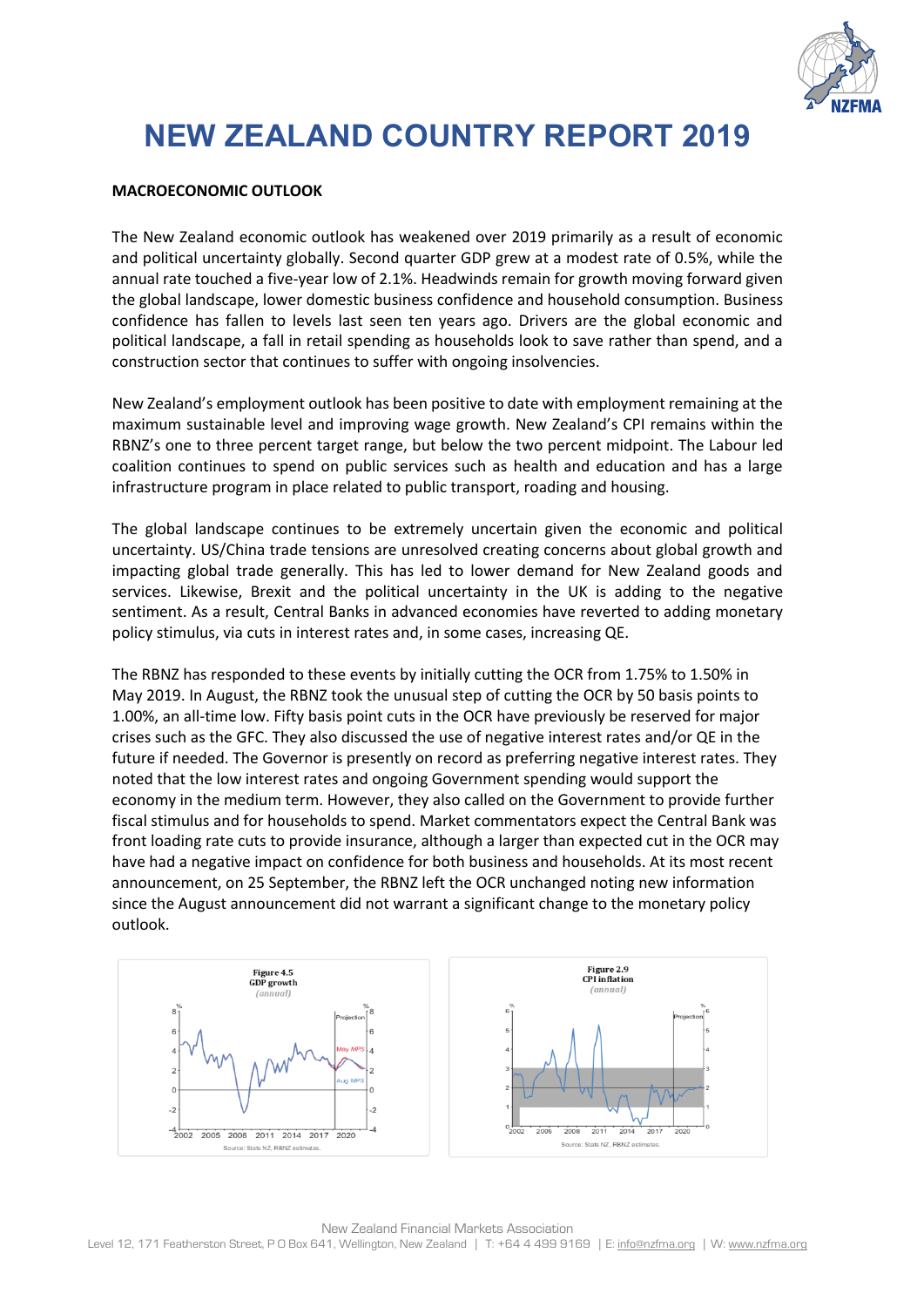



#### Summary of economic projections (annual percent change, unless specified otherwise)

|                                                       | <b>Actuals</b> |        |        |        |        |        |        |        | <b>Projections</b> |        |        |  |
|-------------------------------------------------------|----------------|--------|--------|--------|--------|--------|--------|--------|--------------------|--------|--------|--|
| March year                                            | 2012           | 2013   | 2014   | 2015   | 2016   | 2017   | 2018   | 2019   | 2020               | 2021   | 2022   |  |
|                                                       |                |        |        |        |        |        |        |        |                    |        |        |  |
| <b>Price measures</b>                                 |                |        |        |        |        |        |        |        |                    |        |        |  |
| CPI                                                   | 1.6            | 0.9    | 1.5    | 0.3    | 0.4    | 2.2    | 1.1    | 1.5    | 1.7                | 1.9    | 2.0    |  |
| Labour costs                                          | 2.1            | 1.8    | 1.7    | 1.8    | 1.8    | 1.5    | 1.9    | 2.0    | 1.9                | 2.2    | 2.6    |  |
| Export prices (in New Zealand dollars)                | $-2.6$         | $-4.8$ | 11.5   | $-9.2$ | $-0.3$ | 3.9    | 3.3    | 1.2    | 2.7                | 1.4    | 2.0    |  |
| Import prices (in New Zealand dollars)                | $-1.7$         | $-3.9$ | $-3.0$ | $-3.4$ | 1.2    | 0.6    | 1.9    | 4.5    | $-1.3$             | 0.5    | 1.0    |  |
| <b>Monetary conditions</b>                            |                |        |        |        |        |        |        |        |                    |        |        |  |
| OCR (year average)                                    | 2.5            | 2.5    | 2.5    | 3.4    | 2.9    | 2.0    | 1.8    | 1.8    | 1.3                | 0.9    | 1.1    |  |
| TWI (year average)                                    | 72.2           | 74.0   | 77.6   | 79.3   | 72.6   | 76.5   | 75.6   | 73.4   | 73.0               | 72.8   | 72.5   |  |
| Output                                                |                |        |        |        |        |        |        |        |                    |        |        |  |
| GDP (production, annual average % change)             | 2.3            | 2.2    | 2.6    | 3.7    | 3.6    | 3.7    | 3.1    | 2.7    | 2.4                | 3.1    | 2.6    |  |
| Potential output (annual average % change)            | 1.7            | 2.1    | 2.5    | 2.9    | 3.1    | 3.1    | 3.1    | 2.9    | 2.7                | 2.6    | 2.5    |  |
| Output gap (% of potential GDP, year average)         | $-1.6$         | $-1.5$ | $-1.4$ | $-0.7$ | $-0.2$ | 0.3    | 0.4    | 0.3    | $-0.1$             | 0.4    | 0.5    |  |
| <b>Labour market</b>                                  |                |        |        |        |        |        |        |        |                    |        |        |  |
| Total employment (seasonally adjusted)                | 0.6            | 0.2    | 3.7    | 3.1    | 1.8    | 5.4    | 2.7    | 1.3    | 1.7                | 1.8    | 1.4    |  |
| Unemployment rate (March gtr, seasonally adjusted)    | 6.3            | 5.7    | 5.6    | 5.5    | 5.3    | 4.9    | 4.4    | 4.2    | 4.3                | 4.1    | 4.1    |  |
| Trend labour productivity                             | 1.0            | 0.9    | 0.8    | 0.8    | 0.7    | 0.7    | 0.7    | 0.8    | 1.0                | 1.1    | 1.2    |  |
| <b>Key balances</b>                                   |                |        |        |        |        |        |        |        |                    |        |        |  |
| Government operating balance (% of GDP, year to June) | $-4.3$         | $-2.0$ | $-1.2$ | 0.2    | 0.7    | 1.5    | 1.9    | 1.0    | 0.0                | 0.2    | 0.8    |  |
| Current account balance (% of GDP)                    | $-3.2$         | $-3.7$ | $-2.5$ | $-3.5$ | $-2.6$ | $-2.6$ | $-3.1$ | $-3.6$ | $-3.4$             | $-2.9$ | $-2.8$ |  |
| Terms of trade (SNA measure, annual average % change) | 1.6            | $-4.3$ | 11.7   | $-0.3$ | $-3.0$ | 2.7    | 4.6    | $-2.5$ | 0.3                | 1.6    | 0.9    |  |
| Household saving rate (% of disposable income)        | 2.3            | 0.4    | 0.3    | $-1.0$ | $-0.6$ | 0.1    | $-1.4$ | $-1.8$ | $-1.1$             | $-0.5$ | 0.4    |  |
| World economy                                         |                |        |        |        |        |        |        |        |                    |        |        |  |
| Trading-partner GDP (annual average % change)         | 3.4            | 3.3    | 3.5    | 3.7    | 3.4    | 3.4    | 3.8    | 3.5    | 3.3                | 3.3    | 3.3    |  |
| Trading-partner CPI (TWI weighted)                    | 2.7            | 2.3    | 2.3    | 1.0    | 1.2    | 1.9    | 1.9    | 1.4    | 2.2                | 2.0    | 2.3    |  |

Source: RBNZ

#### **NEW ZEALAND CAPITAL MARKETS**

#### **Bond markets**

Domestic bond yields have fallen this year to historically low levels, in line with global bonds yields. New Zealand government bond issuance totals NZ\$70.4 billion. These debt levels are low by global comparison. The Government has committed to getting net Crown debt down to 20% of GDP by 2022, with a longer-term target of 15 to 25%. Offshore holdings of NZ Government securities continue to decline with ownership falling from 55% to 50% in the last twelve months. This reflects recent spread compression relative to G10 counterparts.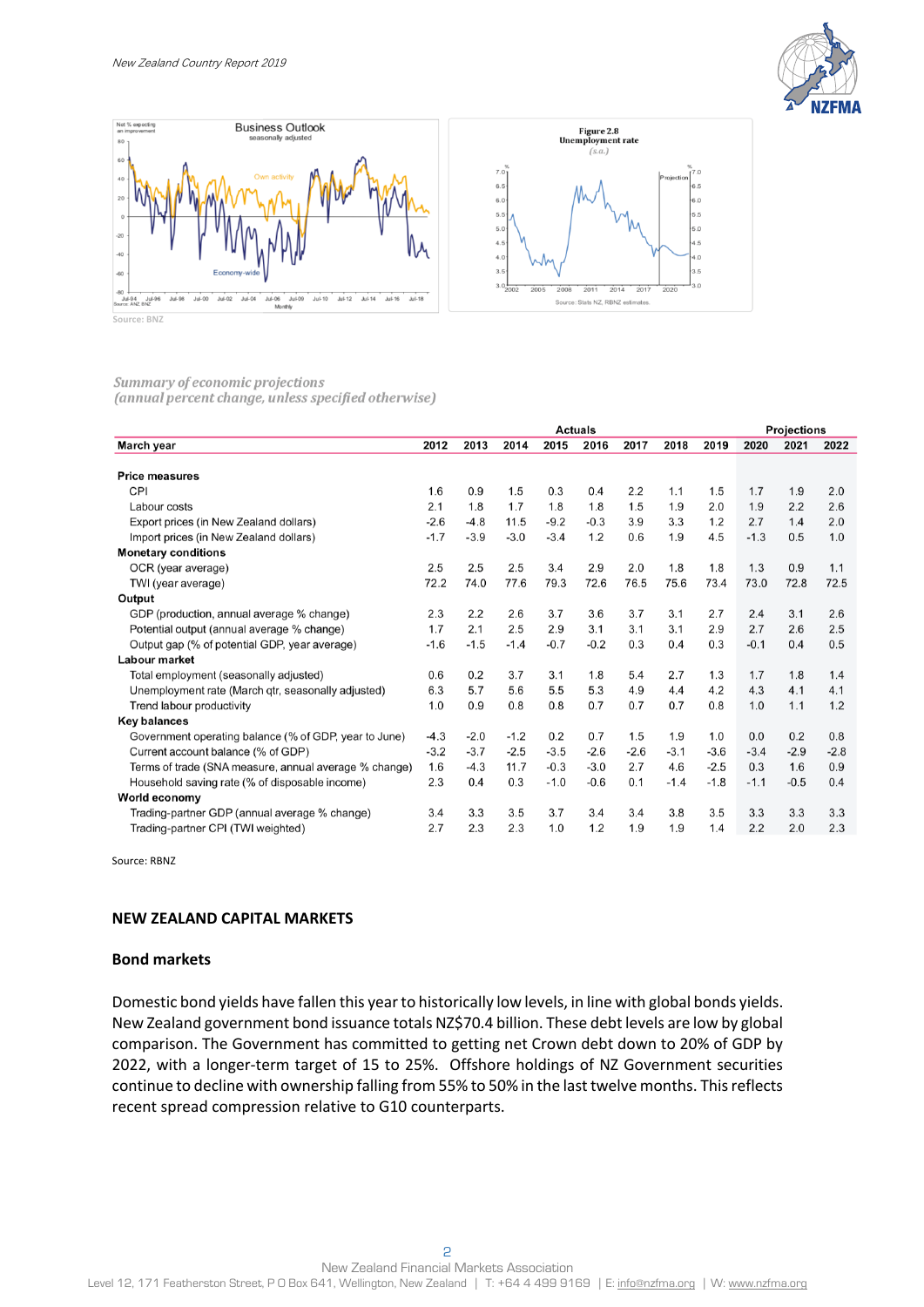



Despite this The Treasury continue to see good demand at their regular auctions and syndications. A recent syndication of a new 15 May 2031 nominal bond had an initial book build of NZ\$3 billion. The Treasury were able to issue the plan volume of NZ\$2 billion and pricing was within the expected range.

The issuance of NZ dollar Supranational/Agency bonds, or Kauri bonds, has remained stable during 2019, with total issuance at NZ\$26 billion. Non-resident holdings have declined at a similar rate to that seen for NZ Government securities, falling from 46% to 37% over the last twelve months.

### **NEW ZEALAND EQUITY MARKETS**

To date, the NZX50 has had another strong year growing 24% in the first nine months of 2019, reaching an all-time high of 11,222, and is one of the best performing indexes globally. Continued strong performance of international bourses in a low interest rate environment, along with good investor demand (especially from international investors) have all supported this growth.



**Source: Trading economics**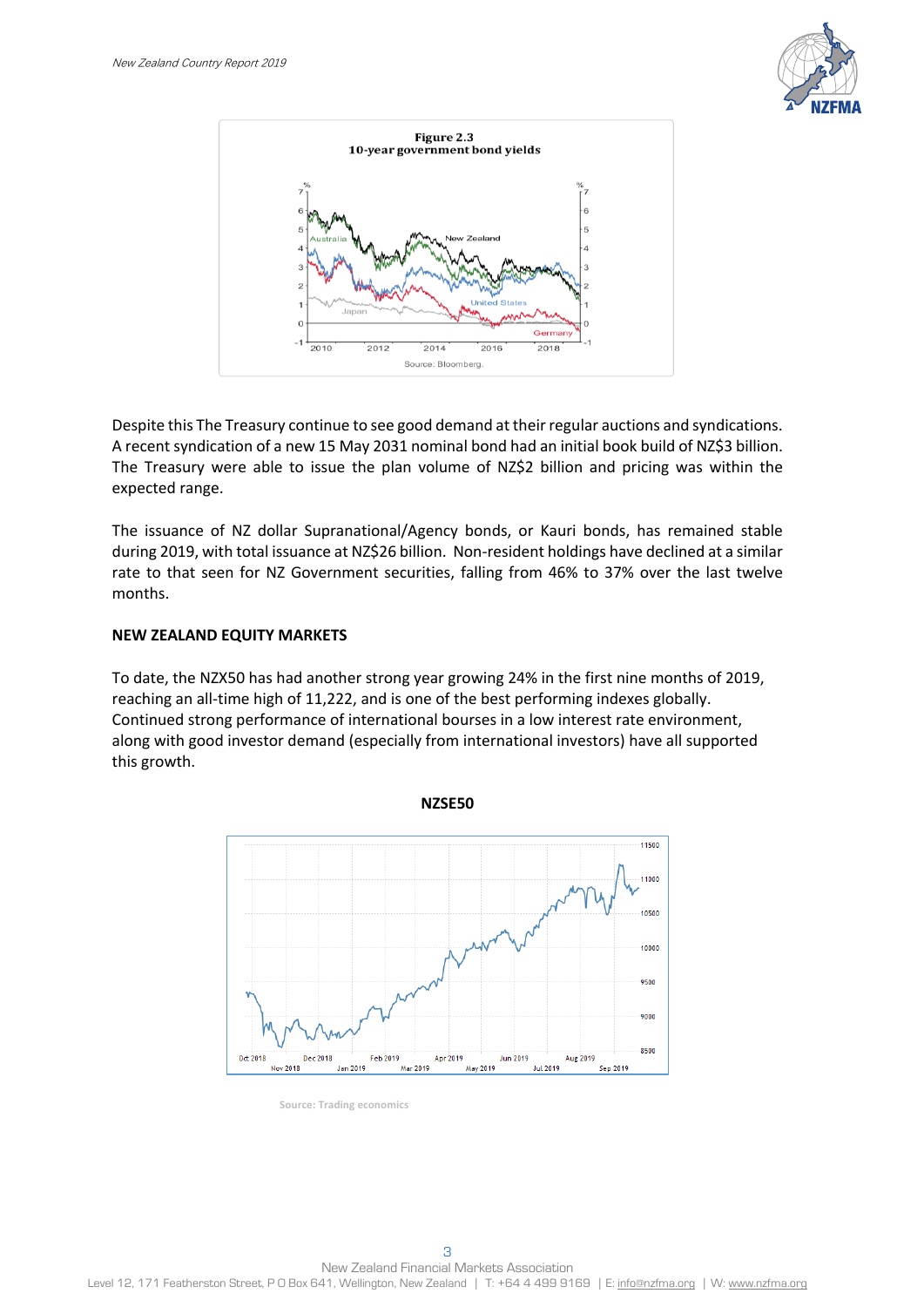

#### **ISSUES CURRENTLY UNDER CONSIDERATION BY THE NZFMA**

#### **Fall-back Benchmark Interest Rate**

Following market consultation, the NZFMA has selected the RBNZ policy rate, the OCR, as the fallback benchmark interest rate for New Zealand. The OCR is an overnight risk-free rate. The fallback has been ratified by the NZFMA's Benchmark Oversight Committee and Board, and by the Reserve Bank of New Zealand. We are currently awaiting ISDA to initiate any consultation they may require and the subsequent updating of documentation.

This fall-back benchmark is intended to be used under two different scenarios. The first being in the event that the current interbank offer rate (IBOR), BKBM, ceases to be published for any reason. This may be due to BKBM no longer being deemed fit for purpose by the regulator or the benchmark administrator becomes insolvent. The second scenario is where that benchmark is chosen by the market to be used as a `risk free benchmark rate' (RFR) to settle a selected instrument. With other currency markets moving to use RFRs instead of IBORs, it is important that we offer a benchmark that shares a similar basis.

#### **EU Benchmark Regulation**

New Zealand is well down the path of seeking equivalency to meet EU BMR due to the large derivative exposures NZ banks have with European entities. Legislation was recently passed to introduce an opt-in licensing regime for benchmark administrators in New Zealand. Government agencies are in regular contact with the European Commission regarding our equivalency application. It is hoped the licensing regime will be implemented in the first half of 2020 and equivalency will be obtained later in that calendar year.

#### **NZFMA Review of Governance for New Zealand's Interest Rate Benchmarks**

The project scope will focus on the current benchmark administration process with the NZFMA as benchmark administrator (BA) and identify the conflicts that currently exist operating that model. Once this assessment has been completed and the conflicts identified, we will also conduct a strengths and weakness assessment of that model identifying the most practical conflict mitigation processes.

The next step involves an inward-looking assessment, the project will then focus on alternative BA models that operate around the world and, in each case, we will conduct a strengths and weaknesses assessment. Given that most alternative models have been established to address conflicts that previously existed, it is not deemed necessary to conduct a conflict assessment.

To ensure that we have an appropriate level of assurance that our assumptions, structural analysis, conflict management and conclusions are sound and fit within the regulatory confines of the New Zealand Financial Markets, we will employ a legal resource with significant experience in this area to assist our efforts.

Subsequent to this detailed model assessment, the NZFMA will propose its preference and seek assurance from our external benchmark auditor that our preferred model meets IOSCO benchmark principles and mitigates any conflicts identified.